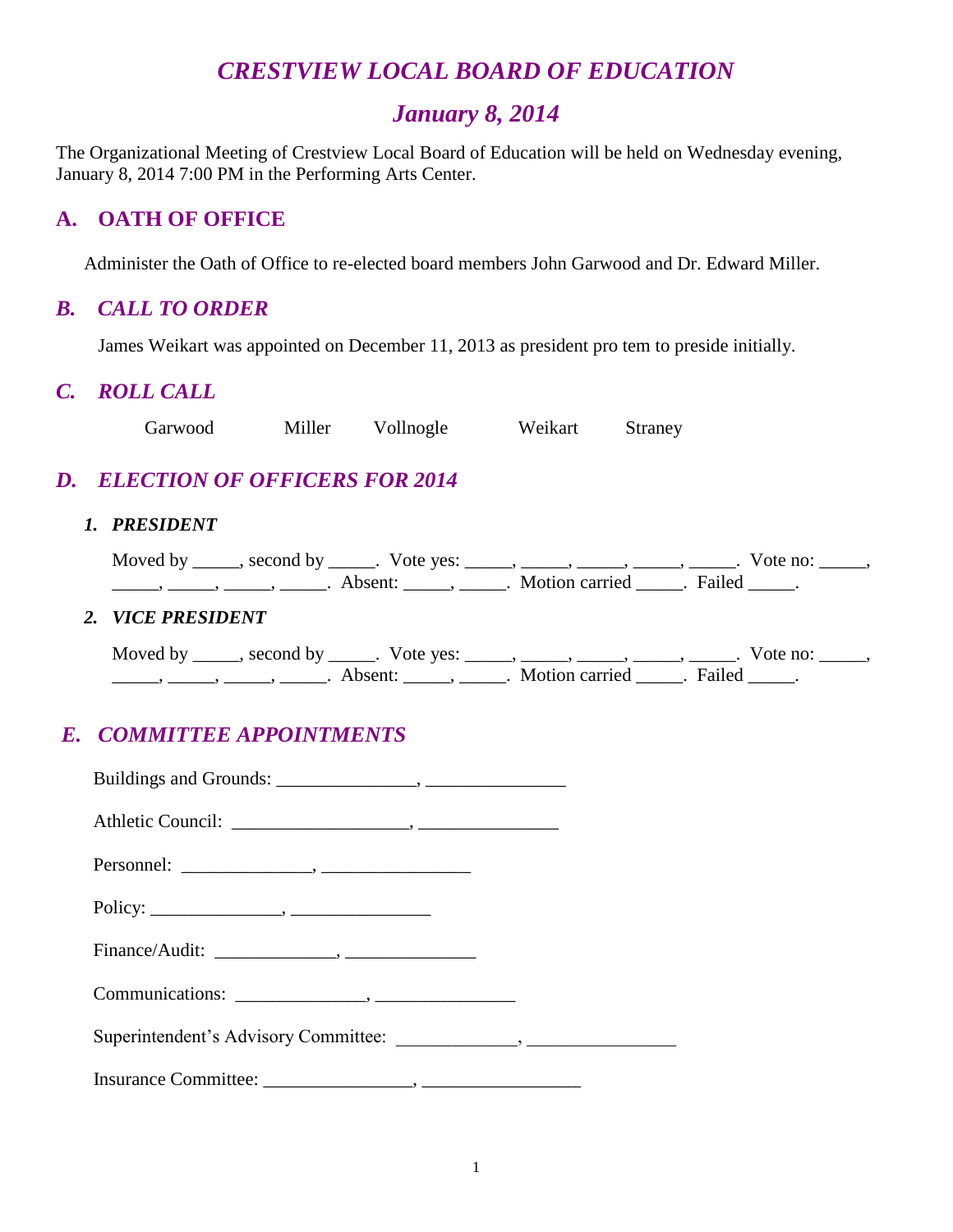# *F. DESIGNATE THE OFFICIAL NEWSPAPER*

1. Moved by second by to designate the as the board's official newspaper. Vote yes: \_\_\_\_\_, \_\_\_\_\_, \_\_\_\_\_, \_\_\_\_\_, Vote no: \_\_\_\_\_, \_\_\_\_\_, \_\_\_\_\_, \_\_\_\_\_, \_\_\_\_\_\_, Absent: \_\_\_\_\_\_, \_\_\_\_\_\_. Motion carried \_\_\_\_\_\_. Failed \_\_\_\_\_.

### *G. LEGAL SERVICES*

1. Recommend: A resolution that the Board employ the firm of Britton, Smith, Peters & Kalail Co., LPA as legal counsel and hereby authorize the Superintendent, Treasurer and Board President to engage the services of said firm on an as needed basis.

Moved by \_\_\_\_\_, second by \_\_\_\_\_. Vote yes: \_\_\_\_\_, \_\_\_\_\_, \_\_\_\_\_, \_\_\_\_\_, \_\_\_\_\_. Vote no: \_\_\_\_\_, \_\_\_\_\_, \_\_\_\_\_, \_\_\_\_\_, \_\_\_\_\_. Absent: \_\_\_\_\_, \_\_\_\_\_. Motion carried \_\_\_\_\_. Failed \_\_\_\_\_.

### *H. SERVICE FUND*

1. Moved by \_\_\_\_\_, second by \_\_\_\_\_ to establish the Board of Education Service Fund in the amount of  $$5,000.00.$  Vote yes: \_\_\_\_\_, \_\_\_\_\_, \_\_\_\_\_, \_\_\_\_\_, Vote no: \_\_\_\_\_, \_\_\_\_\_, \_\_\_\_\_, \_\_\_\_\_, Absent:  $\blacksquare$ ,  $\blacksquare$  Motion carried  $\blacksquare$ . Failed  $\blacksquare$ .

# *I. SET REGULAR MEETING DATE AND TIME*

1. Moved by second by to set the date and time of the regular board meeting each month for the  $\frac{1}{\sqrt{2}}$  at  $\frac{1}{\sqrt{2}}$  o'clock PM. Vote yes:  $\frac{1}{\sqrt{2}}$ ,  $\frac{1}{\sqrt{2}}$ ,  $\frac{1}{\sqrt{2}}$ ,  $\frac{1}{\sqrt{2}}$ Uote no: \_\_\_\_\_, \_\_\_\_\_, \_\_\_\_\_, \_\_\_\_\_, \_\_\_\_\_\_, Absent: \_\_\_\_\_, \_\_\_\_\_. Motion carried \_\_\_\_\_. Failed \_\_\_\_\_\_.

# *J. ACQUISITION OF SURPLUS PROPERTY AND FEDERAL PROGRAMS*

1. Recommend: Designate the Superintendent and/or his designee to be in charge of acquisition of surplus property and to be responsible for all Federal program applications and reports.

Moved by \_\_\_\_\_, second by \_\_\_\_\_. Vote yes: \_\_\_\_\_, \_\_\_\_\_, \_\_\_\_\_, \_\_\_\_\_, \_\_\_\_\_. Vote no: \_\_\_\_\_, \_\_\_\_\_, \_\_\_\_\_, \_\_\_\_\_, \_\_\_\_\_. Absent: \_\_\_\_\_, \_\_\_\_\_. Motion carried \_\_\_\_\_. Failed \_\_\_\_\_.

# *K. EMPLOYMENT OF PERSONNEL*

1. Recommend: Authorize the Superintendent to employ personnel as needed in emergency situations.

Moved by \_\_\_\_\_, second by \_\_\_\_\_. Vote yes: \_\_\_\_\_, \_\_\_\_\_, \_\_\_\_\_, \_\_\_\_\_, \_\_\_\_\_. Vote no: \_\_\_\_\_, \_\_\_\_\_, \_\_\_\_\_, \_\_\_\_\_, \_\_\_\_\_. Absent: \_\_\_\_\_, \_\_\_\_\_. Motion carried \_\_\_\_\_. Failed \_\_\_\_\_.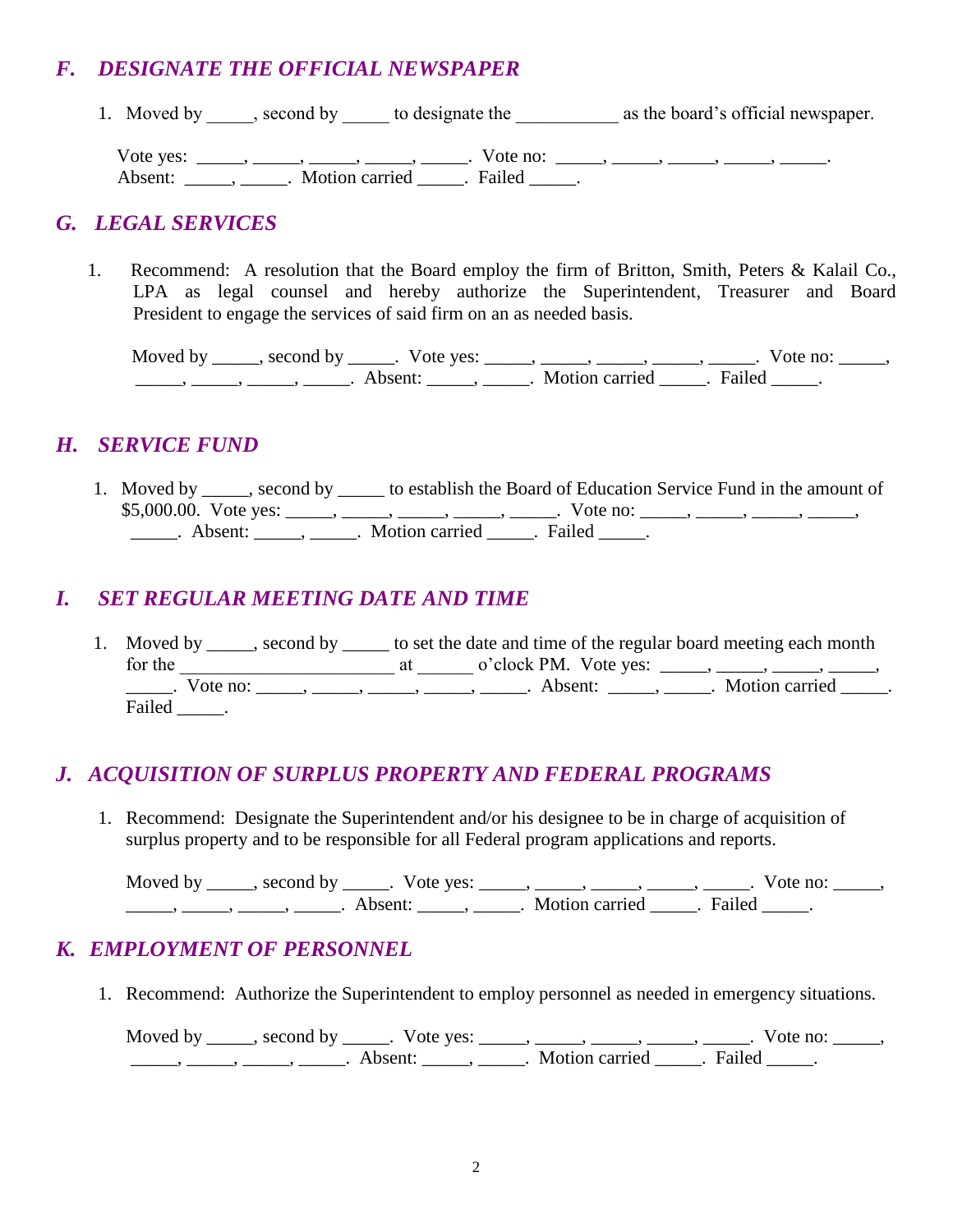### *L. PURCHASING AGENT*

1. Recommend: Authorize the Superintendent to act as purchasing agent for the Board of Education within annual appropriations and to make necessary purchases in cases of emergencies.

Moved by \_\_\_\_\_, second by \_\_\_\_\_. Vote yes: \_\_\_\_\_, \_\_\_\_\_, \_\_\_\_\_, \_\_\_\_\_, \_\_\_\_\_. Vote no: \_\_\_\_\_, \_\_\_\_\_, \_\_\_\_\_, \_\_\_\_\_, \_\_\_\_\_. Absent: \_\_\_\_\_, \_\_\_\_\_. Motion carried \_\_\_\_\_. Failed \_\_\_\_\_.

### *M. PERSONAL SERVICE CONTRACTS*

1. Recommend: Authorize the Superintendent and Athletic Director to approve personal service contracts for athletic events.

Moved by \_\_\_\_\_, second by \_\_\_\_\_. Vote yes: \_\_\_\_\_, \_\_\_\_\_, \_\_\_\_\_, \_\_\_\_\_, \_\_\_\_\_. Vote no: \_\_\_\_\_, \_\_\_\_\_, \_\_\_\_\_, \_\_\_\_\_, \_\_\_\_\_. Absent: \_\_\_\_\_, \_\_\_\_\_. Motion carried \_\_\_\_\_. Failed \_\_\_\_\_.

### *N. TRAVEL OF EMPLOYEES*

 1. Recommend: Authorize the Superintendent to approve travel of employees to conduct official school business and/or attend authorized professional meetings.

Moved by \_\_\_\_\_, second by \_\_\_\_\_. Vote yes: \_\_\_\_\_, \_\_\_\_\_, \_\_\_\_\_, \_\_\_\_\_, \_\_\_\_\_. Vote no: \_\_\_\_\_, \_\_\_\_\_, \_\_\_\_\_, \_\_\_\_\_, \_\_\_\_\_. Absent: \_\_\_\_\_, \_\_\_\_\_. Motion carried \_\_\_\_\_. Failed \_\_\_\_\_.

# *O. STUDENT ACHIEVEMENT LIAISON*

1. Recommend: To appoint \_\_\_\_\_\_\_\_\_\_\_ to serve as OSBA Student Achievement Liaison for 2014.

Moved by \_\_\_\_\_, second by \_\_\_\_\_. Vote yes: \_\_\_\_\_, \_\_\_\_\_, \_\_\_\_\_, \_\_\_\_\_, \_\_\_\_\_. Vote no: \_\_\_\_\_, \_\_\_\_\_\_, \_\_\_\_\_, \_\_\_\_\_, \_\_\_\_\_\_. Absent: \_\_\_\_\_\_, \_\_\_\_\_\_. Motion carried \_\_\_\_\_\_. Failed \_\_\_\_\_.

# *P. LEGISLATIVE LIAISON*

1. Recommend: To appoint \_\_\_\_\_\_\_\_\_ to serve as OSBA Legislative Liaison for 2014.

Moved by \_\_\_\_\_, second by \_\_\_\_\_. Vote yes: \_\_\_\_\_, \_\_\_\_\_, \_\_\_\_\_, \_\_\_\_\_, \_\_\_\_\_. Vote no: \_\_\_\_\_, \_\_\_\_\_, \_\_\_\_\_, \_\_\_\_\_, \_\_\_\_\_. Absent: \_\_\_\_\_, \_\_\_\_\_. Motion carried \_\_\_\_\_. Failed \_\_\_\_\_.

# *Q. ADJOURNMENT*

Moved by \_\_\_\_\_, second by \_\_\_\_\_to adjourn. Vote yes: \_\_\_\_\_, \_\_\_\_\_, \_\_\_\_\_, \_\_\_\_\_, \_\_\_\_\_. Vote no: ——, ——, ——, ——, ——, Absent: \_\_\_\_, \_\_\_\_\_, Motion carried \_\_\_\_. Failed \_\_\_\_.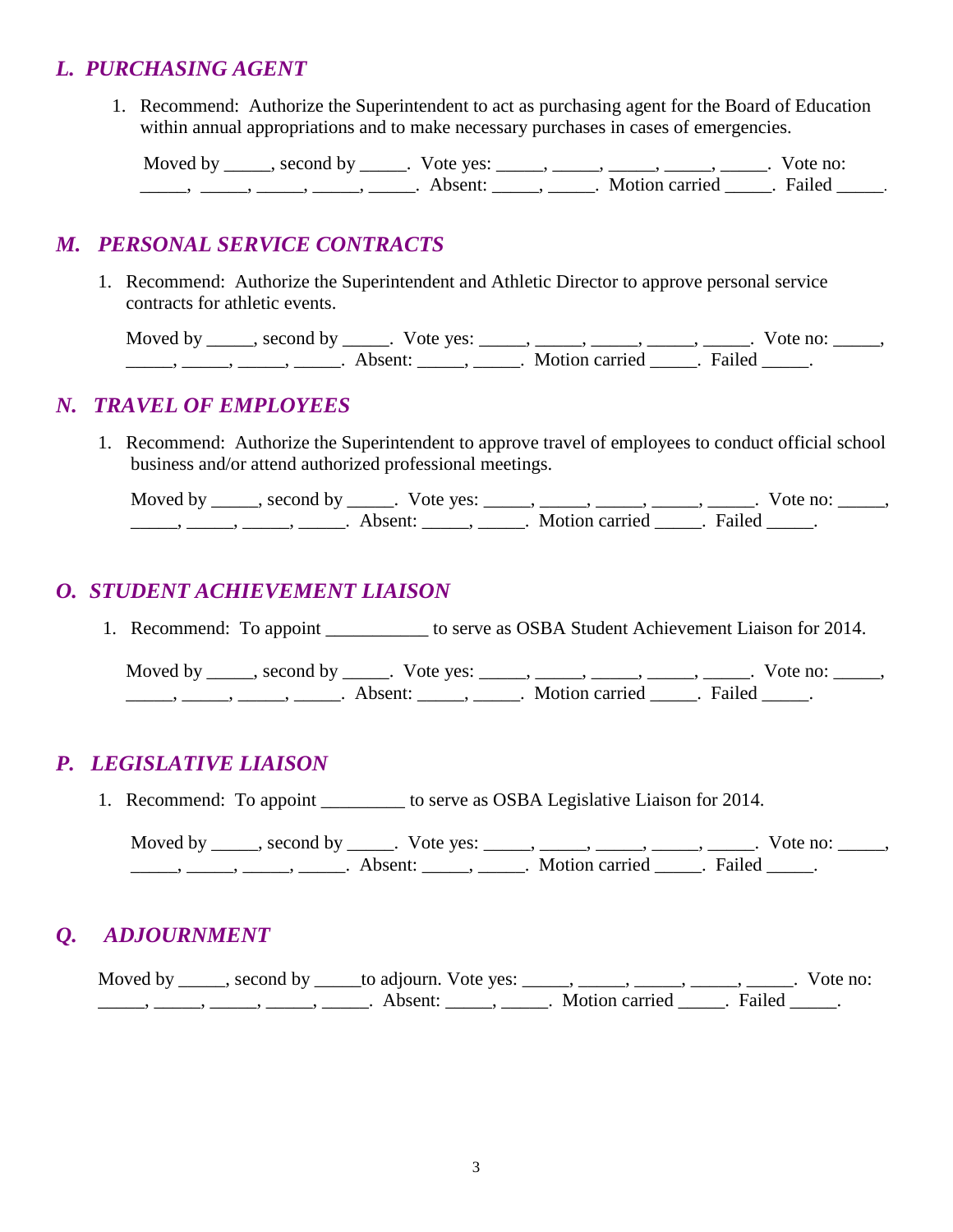# *CRESTVIEW LOCAL BOARD OF EDUCATION*

# *JANUARY 8, 2014*

The regular meeting of Crestview Local Board of Education will be held on Monday evening, January 8, 2014, immediately following the organizational meeting in the Performing Arts Center.

### *AGENDA*

Visitors --------- We are glad for your presence.

In accordance with Bylaw 0169.1C all persons wishing to participate in a public Board meeting shall register their intent with the Treasurer one-half (1/2) hour in advance of the meeting and include name and address of the participant, group affiliation if appropriate, and the topic to be addressed.

# *CALL TO ORDER*

Roll Call: Garwood Miller Vollnogle Weikart Straney

Request: The Board appoint Brayden Tucker to the Crestview Board of Education.

Moved by \_\_\_\_, second by \_\_\_\_\_. Vote yes: \_\_\_\_\_, \_\_\_\_\_, \_\_\_\_\_, \_\_\_\_, \_\_\_\_\_, Vote no: \_\_\_\_, \_\_\_\_, \_\_\_\_, \_\_\_\_\_\_\_, \_\_\_\_\_\_. Absent: \_\_\_\_\_\_, \_\_\_\_\_\_. Motion carried \_\_\_\_\_\_. Failed \_\_\_\_\_.

# **OATH OF OFFICE**

Administer the Oath of Office to newly appointed board member Brayden Tucker.

### *PUBLIC PARTICIPATION*

The Board will accept public comments on the proposed 2014-15 school calendar Presentation Media Honor Roll Award

### *STUDENT ACHIEVEMENT*

Crestview High School Students of the Month – Holly Baer - Enzo Lucci

### *CONSENT AGENDA:*

*You have before you a copy of the items considered for tonight's consent agenda, would any Board Member wish to remove any item to be considered separately?*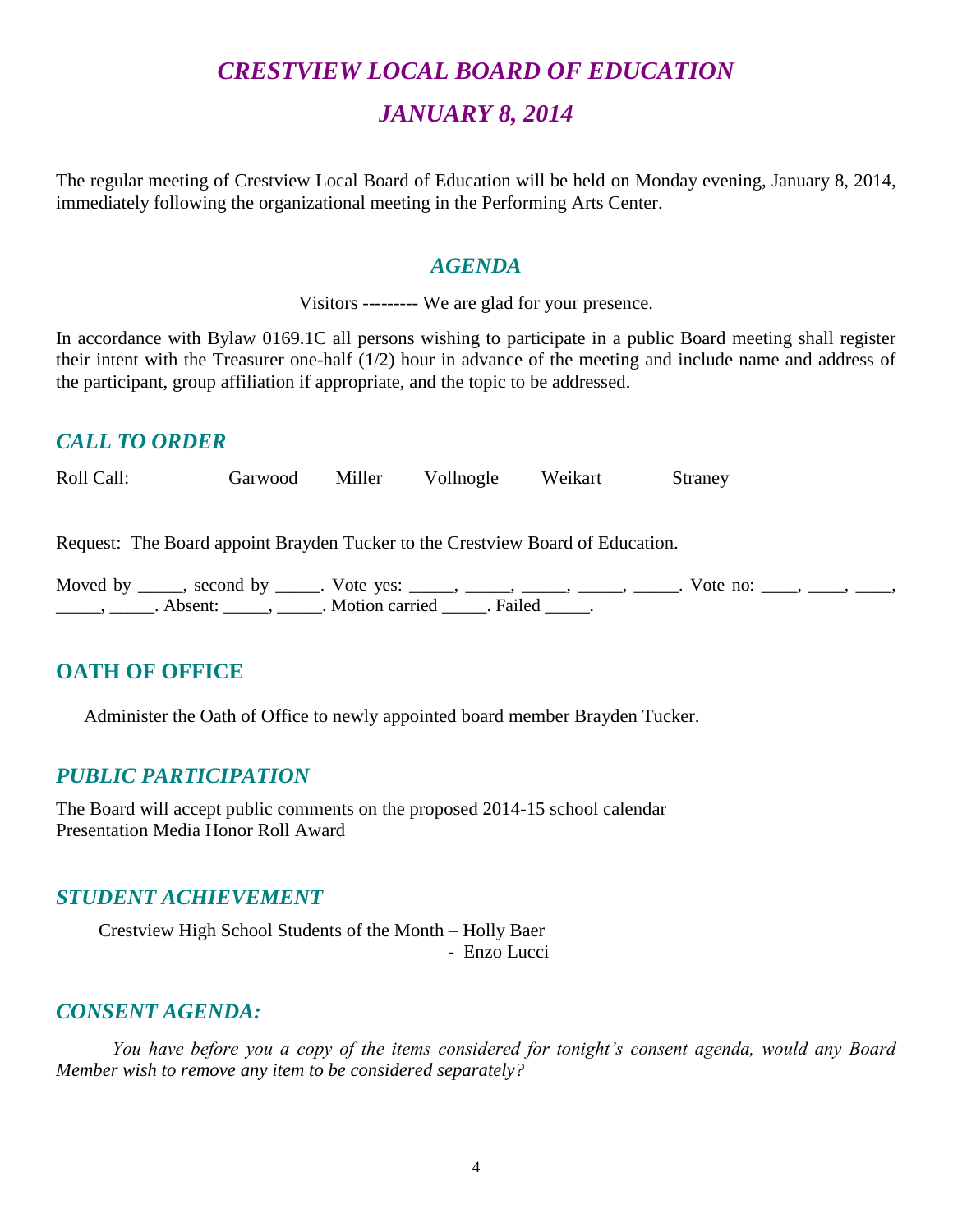### *Treasurer's Requests:*

- 1. Approval of the minutes of the regular meeting held December 11, 2013.
- 2. Approval of a resolution authorizing the Treasurer to invest interim funds as they become available.
- 3. Approve the adoption of the Annual Tax Budget for the period of July, 2014 through June, 2015 as presented by the Treasurer.
- 4. Approval to designate the Superintendent and/or the Treasurer to attend public records training on behalf of the Board of Education.

### *Superintendent's Requests:*

1. The Board approve the following certificated personnel be placed on the approved substitute list for the 2013-14 school year, be granted a limited teaching contract, substitute basis only, according to salary schedule; pending receipt of all required reports:

### *High School, Middle School & Elementary School*

Kelli Kampfer – Early Childhood P-5 Robin Lester – Integrated Language Arts 7-12 Jason Cochran – Middle Childhood Math/Reading/Science 4-9 Melissa Farley – School Nurse

- 2. The Board grant approval to accept interdistrict open enrollment students from any school district in Ohio for the 2014-15 school year.
- 3. The Board grant supplemental contracts to the following certificated personnel for the 2013-14 school year as per salary schedule for the assignment designated; all required reports are on file:

Dominic Perry – CMS Weightlifting Coach

4. The Board approve placement on a higher teacher pay scale effective the beginning of the second semester for the 2013-14 school year; all required reports are on file

Erica Guerrier – Masters +15

# **END of CONSENT AGENDA**

Recommend: The Board approve the consent agenda as presented:

Moved by \_\_\_\_, second by \_\_\_\_\_ to approve consent agenda. Vote yes: \_\_\_\_, \_\_\_\_, \_\_\_\_, Vote no: \_\_\_\_, \_\_\_\_, \_\_\_, \_\_\_\_, \_\_\_\_, Absent: \_\_\_\_, \_\_\_\_, \_\_\_\_. Motion carried \_\_\_\_\_. Failed \_\_\_\_.

### *Treasurer's Requests/Recommendations not included in Consent Agenda:*

1. Approve financial reports and investments as prepared and presented.

Moved by \_\_\_\_\_, second by \_\_\_\_\_. Vote yes:  $\frac{1}{\sqrt{2}}$ , \_\_\_\_, \_\_\_\_, \_\_\_\_, \_\_\_\_, \_\_\_\_. Vote no: \_\_\_\_,  $\underline{\phantom{a}}$ ,  $\underline{\phantom{a}}$ ,  $\underline{\phantom{a}}$ ,  $\underline{\phantom{a}}$ ,  $\underline{\phantom{a}}$ ,  $\underline{\phantom{a}}$ ,  $\underline{\phantom{a}}$ ,  $\underline{\phantom{a}}$ ,  $\underline{\phantom{a}}$ ,  $\underline{\phantom{a}}$ ,  $\underline{\phantom{a}}$ ,  $\underline{\phantom{a}}$ ,  $\underline{\phantom{a}}$ ,  $\underline{\phantom{a}}$ ,  $\underline{\phantom{a}}$ ,  $\underline{\phantom{a}}$ ,  $\underline{\phantom{a}}$ ,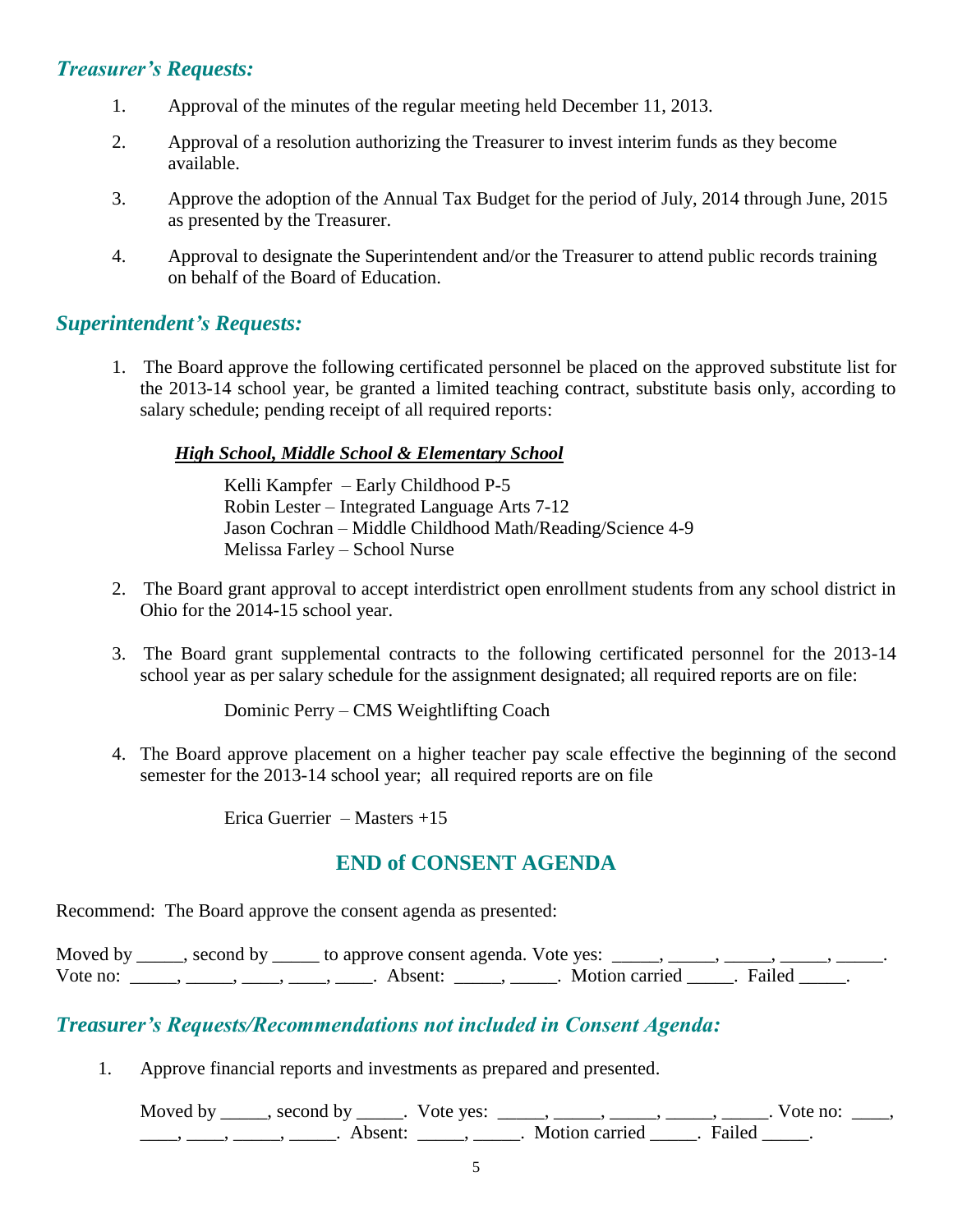2. Recommend: The Board accept donations from:

a. Crestview PTO  $$295.00$  for CES PSS for COSI assembly

Moved by \_\_\_\_\_, second by \_\_\_\_\_. Vote yes: \_\_\_\_\_, \_\_\_\_\_, \_\_\_\_\_, \_\_\_\_\_, \_\_\_\_\_. Vote no: \_\_\_\_, \_\_\_\_, \_\_\_\_\_, \_\_\_\_\_\_, Absent: \_\_\_\_\_, \_\_\_\_\_. Motion carried \_\_\_\_\_. Failed \_\_\_\_\_.

*Race To The Top:* Mr. Miller

*Board Reports:*

|    | 1. Career Center Report                   | Mr. Garwood            |
|----|-------------------------------------------|------------------------|
| 2. | <b>Student Achievement Liaison Report</b> |                        |
|    | 3. Legislative Report                     |                        |
|    | 4. Student Board Member Report            | <b>Preston Straney</b> |
|    |                                           |                        |

# *Board Committee Reports:*

- 1. Buildings & Grounds
- 2. Athletic Council
- 3. Personnel
- 4. Finance Audit
- 5. Policy
- 6. Communications
- 7. Insurance

### *Administrative Reports:*

1. Elementary School Mrs. Dangerfield 2. Middle School Mr. Richardson 3. High School Mrs. Dickson 4. Special Education Mr. Hill 5. Athletic Mr. Cusick/Mrs. Sapp 6. Lunchroom Mrs. Peddicord 7. Technology Mr. Miller 8. Transportation Mr. Floor 9. Maintenance Mr. Radman **Superintendent's Report:** Mr. Dilling

### *Superintendent's Requests/Recommendations not included in Consent Agenda:*

1. Recommend: The Board approve expenses for the Board members to attend County Board member training on January 29, 2014.

Moved by \_\_\_\_\_, second by \_\_\_\_\_. Vote yes:  $\_\_\_\_\_\_\_\_\_\_\_\_\_\_\_$  \_\_\_\_\_, \_\_\_\_\_, \_\_\_\_\_. Vote no:  $\_\_\_\_\_\_\$ \_\_\_\_\_, \_\_\_\_\_\_, \_\_\_\_\_\_\_. Absent: \_\_\_\_\_\_, \_\_\_\_\_\_. Motion carried \_\_\_\_\_\_. Failed \_\_\_\_\_.